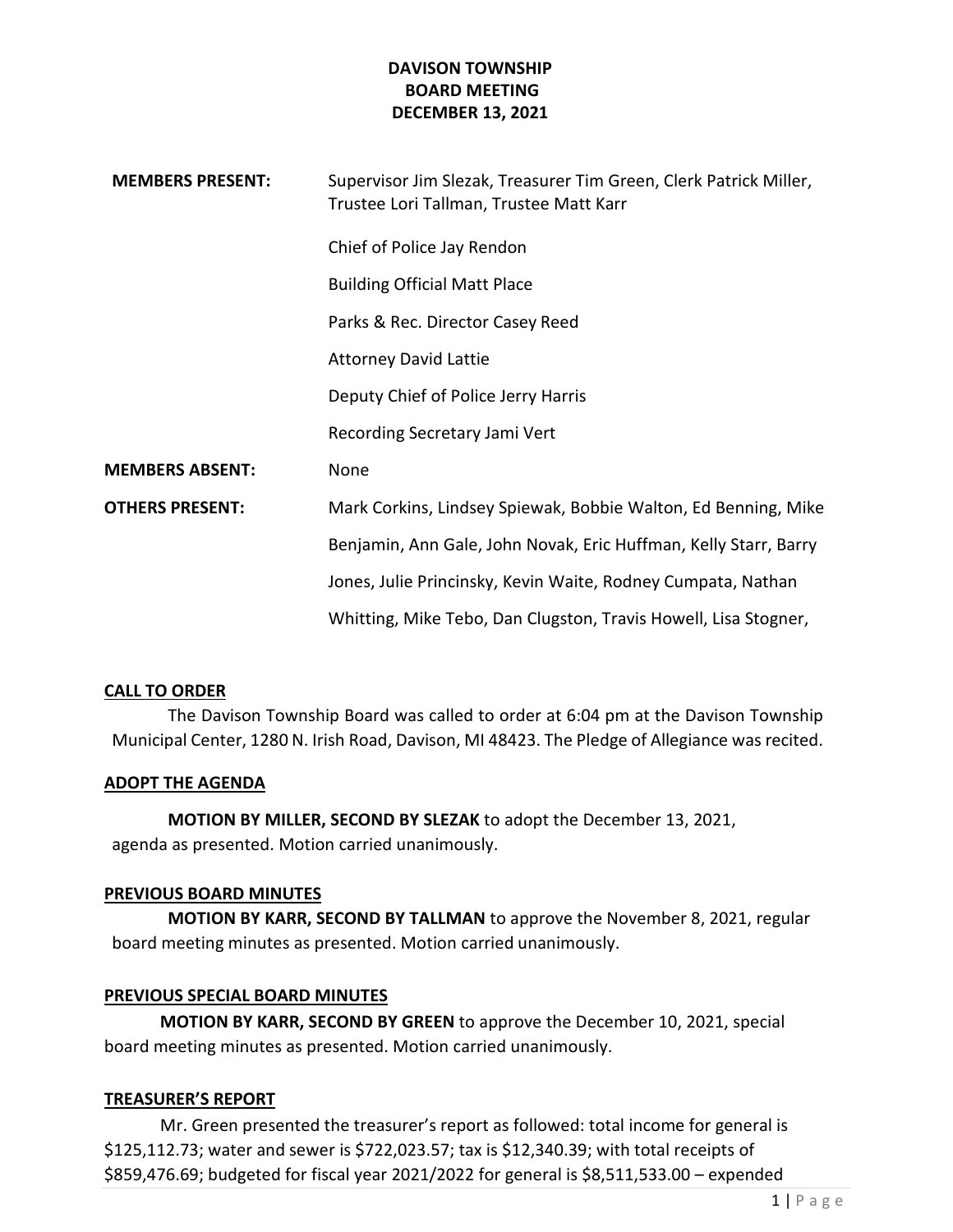year-to-date is \$2,853,735.08; water and sewer is \$7,114,991.00 – expended year-to-date is \$2,530,192.17.

MOTION BY KARR, SECOND BY TALLMAN to approve Treasurer's Report as presented. Motion carried unanimously.

# APPROVE BOARD EXPENDITURES

 Mr. Slezak gave the Board Expenditures Report for November 4, 2021 through December 8, 2021 with the total expenses of \$1,780,105.58.

 Karr – question on page 1, what is or did we take money out of a CD and it said something about opening a construction savings account.

Slezak – on the Dort Financial; Tim do you have something?

Green – we did put that in there; don't know why it is slotted to that.

Karr – is it a CD or did you get rid of the CD and open a savings account?

Green – it would have been one that expired and then put that in it.

Karr – into a savings account?

 Green – I see what you are asking; the reason why we put it into a savings account we can get 1% on our own money and pull it out when we want; if it goes into a CD, we only get .6 tenths of a percent and have to put it in for a year; so we get a better return; monitor the CD's rate and when that is return it to the CD.

Karr – so it has nothing to do with a construction savings account?

Green – no, I don't know why it was labeled that but I can check into that.

Karr – okay, thanks.

Tallman – so you are saying interest is higher on a savings than a CD?

 Green – yes, we went to Dort to do one for Fire Authority and she told me that we would get more in savings than CD and watch for CD rates to go back up, then put back into a CD.

 Tallman – question on page 3; three items are blank for the amount; not sure why the amounts are blank.

Slezak – I don't know if those checks were not written at the time.

 Tallman – I wondered that too; the report says through 12/8/2021 and those say 12/9/2021, just wasn't sure; makes me nervous with them blank.

 Miller – I think they are pending coming in; probably should have not been on here; on next month they should be on here; I'm guessing on that one.

Tallman – can we remove those?

Lattie – is there an option to pull those out and do it next month?

Slezak – on next month, yes.

 Lattie – if you can remove them that would be best; I know your sequence would be out of order though.

MOTION BY SLEZAK, SECOND BY KARR to approve board expenditures minus the 3 items with zero dollars: HSA contributions, Def. Comp, HCSP page 3, ¾ way down. Roll call –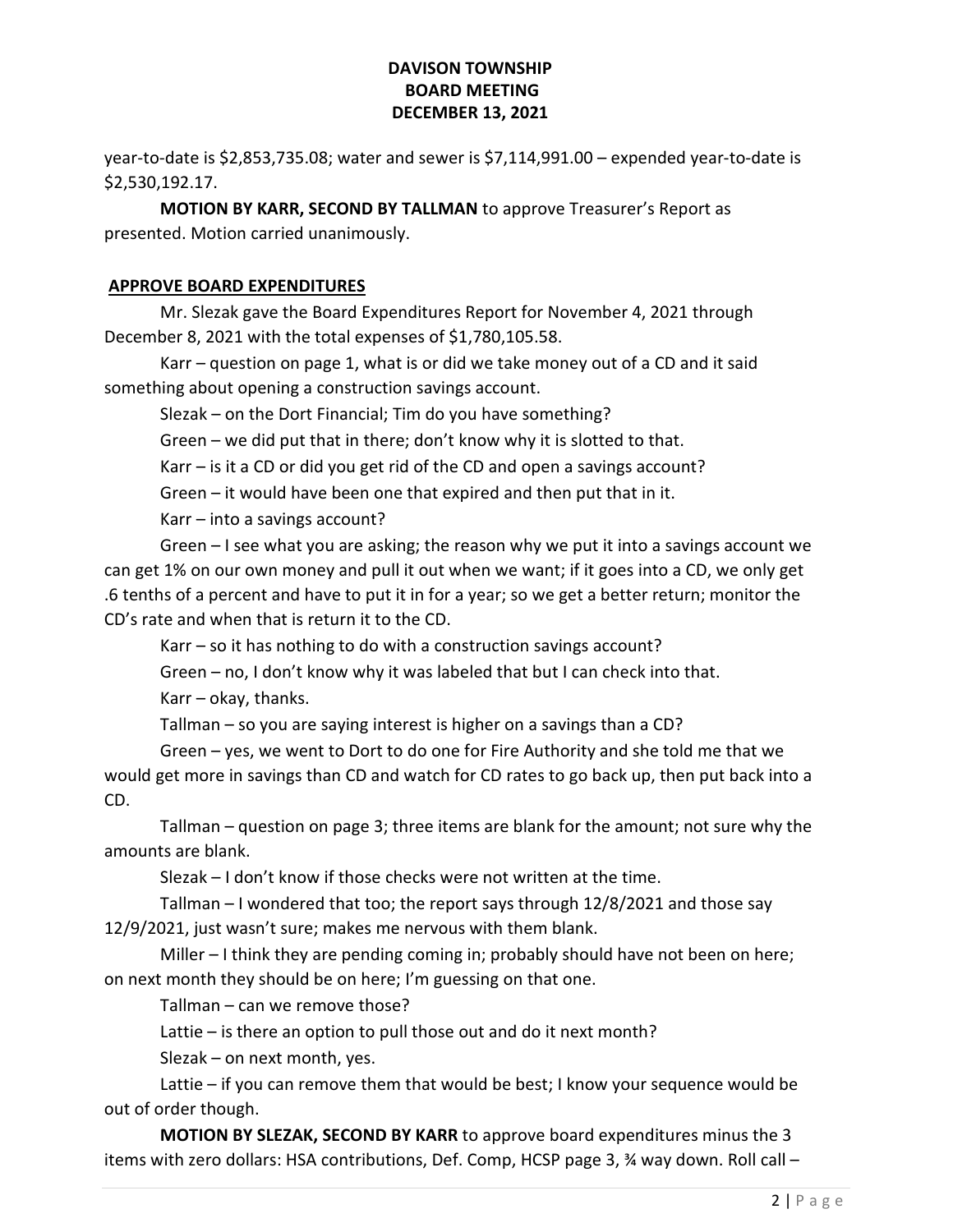Green – yes, Miller – yes, Slezak – yes, Karr – yes, Tallman – yes. Motion carried unanimously.

#### UNFINISHED BUSINESS

None

### DEPARTMENT REPORTS & INFORMATIONAL ITEMS

 Supervisor's Update - Happy Holiday, Merry Christmas and Happy New Year to everybody. Clerk's Update – jumped in with both feet; a lot to learn; have done two payrolls so far; get more education when it is closer to home; glad to be back sometimes.

 Police Chief's Update – Officers are doing a good job keeping everyone safe; couple things we did in November with the help of high schoolers was we did a food can drive and filled up a patrol car with 781 LBs of food donated; \$100 in gift cards were donated by Meijer; \$319.02 in cash donations which came out to 2,628 meals; no-shave November to have Officers put in \$50 bucks and with Meijer on double match day we were able to donate \$1,420 to Outreach East.

 Parks Director's Update – busy getting ready for Trail of Lights; field trips; newest employee is doing great; she has made connections so we can host the February intersession for Davison Community Schools out a William's property; two more horse drawn wagon rides; sold out again; walking nights on December 18, 20-23 pay at gate from 5:30 pm to 8:30 pm.

 Building Official Update – Month of November we issued a total of 15 building permits; with a total construction value of \$1,388,777.00; total revenue of \$14,286.00.

## PUBLIC COMMENT

The public comment period opened at 6:15 P.M.

 Mark Corkins – 8489 Mapleview Dr. – group home being set up at 9035 Woodridge Dr.; this information was given to the subdivision by a township employee; renting out basement; it is a single family dwelling use; no businesses; group home violates the deed restrictions; should be closed immediately; it is Flat Rocks Manor Mental Housing; township has known about this for some time and has not tried to close it down; residents are talking about selling; asking township to seek and desist order against the group home.

 Lindsey Spiewak – 2218 Lily Ct – coming to board to ask for help; January 11 house was bought by Nikolas Burnet; turned it over to an LLC; construction started and lasted a while; Nick owns 53 homes (adult foster care); a gentleman lives in the apartment in the basement; lots of cars parked in driveway (8); 3 ambulance visit since the beginning of December; they are a loud to take in criminally mentally impaired; don't know what type of patients are going to be living in this home; owner of the adult foster care must be living in the home as a licensee; Nick should live there; Nick has not even been there a worker stated; it is a shame that you will allow this to happen.

Bobbie Walton – 8412 Mapleview Dr. – affordable housing; take everything in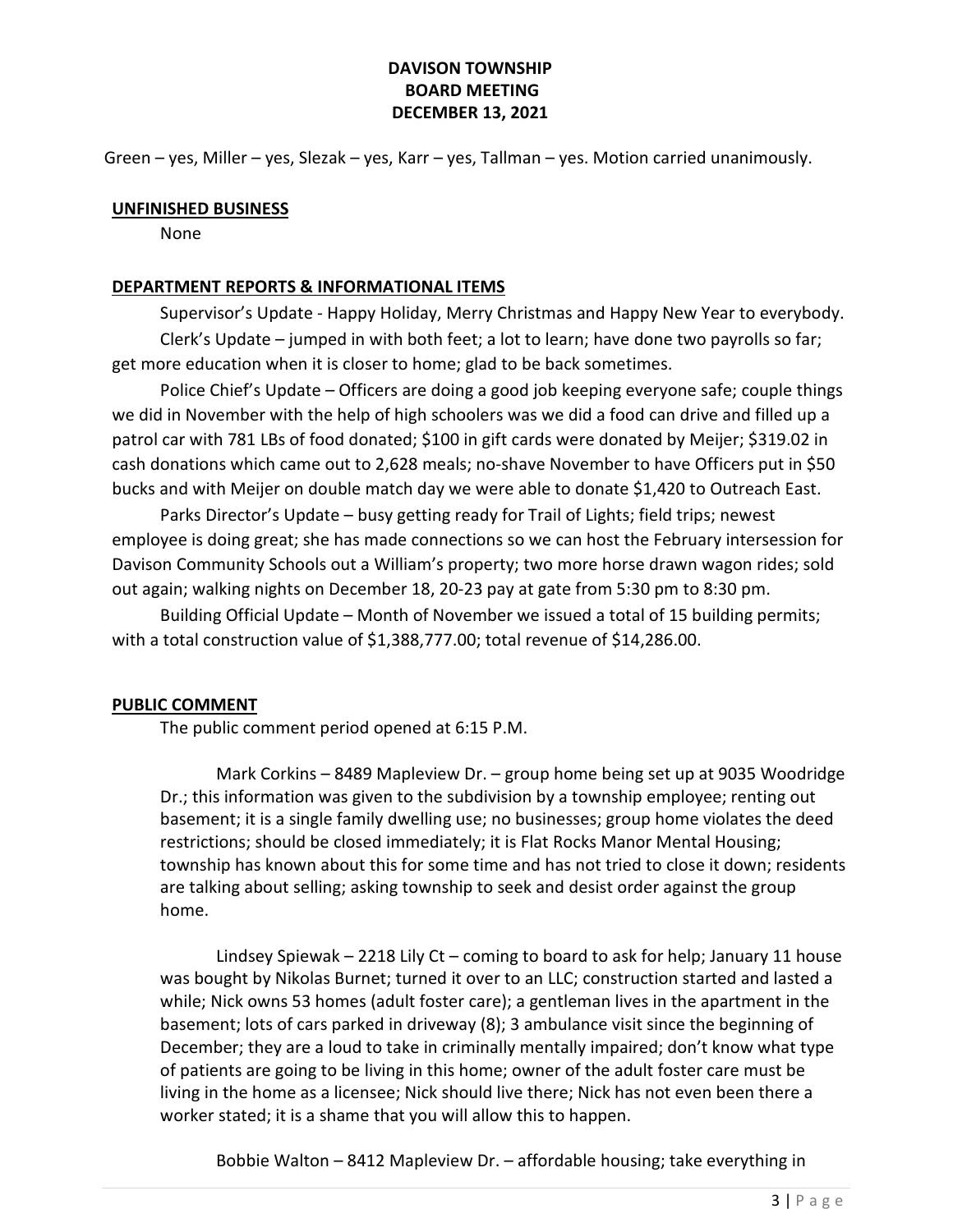consideration; Davison School Board has a criminal on the board and needs to be censored; meeting is tomorrow.

Ed Benning  $-$  2212 Lily Ct  $-$  I know the law; served on boards in the past; know about master plans; AFC is a business; real flaws; your missing things.

Mike Benjamin  $-$  2224 Lily Ct  $-$  past experience living next to one for many years; it brings down the value of other houses around it; I lost money on my house when trying to sell; they just throw garbage out in the yard; you cannot get a hold of the owner; don't blame the people in the home, blame the state and the owner.

 Ann Gale – 2095 Oakbluff Ct – I have a Master in Psychology; worked with mentally disable patients; if any of those adult fosters get out what happens to our kids around the neighborhood; need to ask the questions about our kids' safety; we don't know if this will happen, but we need to keep our kids safe.

 John Novak – 8492 Mapleview Dr – basically giving them authorization for this type of service; numerous calls being called into the police department; zero violations need to happened before they allow this facility in the township.

 Eric Huffman – 8977 Championship – we all have young kids; fully support to stop this; any help you can give us we will appreciate; show support.

 Kelly Starr – 8960 Championship – we are one street that separates us from the group home; lived here for 15 years; why is it we had to bring this to you? Makes me mad that Lindsey has to come here and do this; we will not rest until this stop; the township has known that this was going on; if Rivershyre don't know, they will tomorrow.

 Barry Jones – 2098 Oaksbluff Ct – Woodbridge is a family community; concerned citizens; a lot vested in our neighborhood; asking for your help.

 Julie Princinsky – 2221 Lily Ct – good neighbors are sending out emails; learn more have not heard anything from township; not against mentally challenged; we got letters four our lawn not being put in; why don't we put that much energy into stopping this; if zoning is in violation the township should fix this sooner rather than later.

 Kevin Waite – 9024 Woodridge Dr. – we are raising our kids in this community; concerned about my kids; not against special needs; I will be moving if this happens; shame on the township board for not telling residents; I back everything tonight.

 Rodney Cumpata – 8508 Woodridge – simple, they are running a business; single family deed restricted subdivision; lot of homes and voters; we need your help.

Nathan Whitting – 9068 Woodrige – multi-unit in basement; major problems here.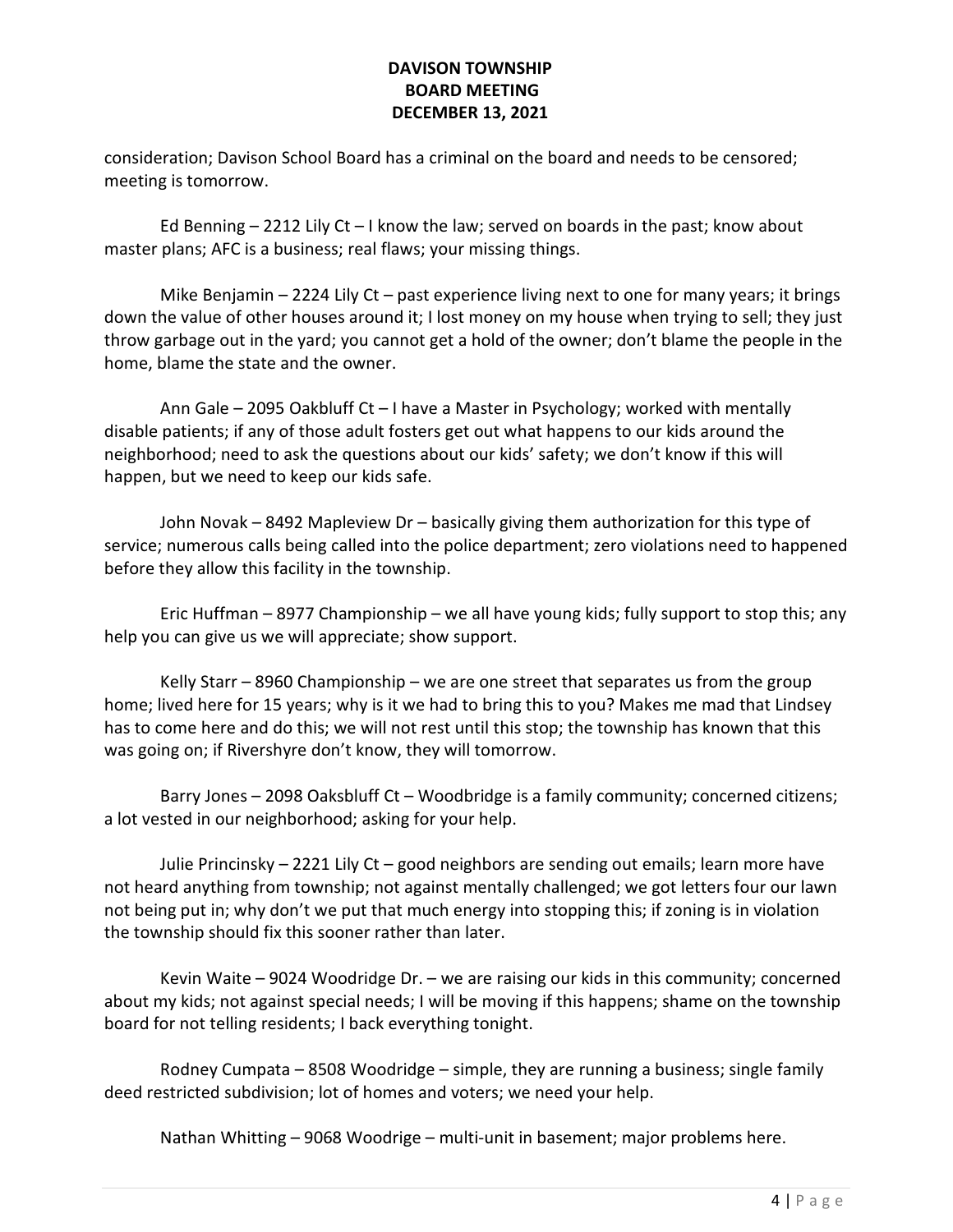Mike Tebo – 9115 Woodridge – against it.

 Dan Clugston – 8966 Championship Dr. – moved in previously; Richfield Township had a similar issue and moved from there; I own a business and was told I was not a loud to run a business out of my home; against what is going on; a lot of people are taking their own time on this because of their kids and future kids.

 Travis Howell – 7180 Lebanon Trail – two things I would like to cover; new business item C with new township to include public and item E approval of 4-day work week; mostly share your plans with the township; make township available five days a week.

Mike Benjamin – 2224 Lily Ct – what legally defines a business – when entered into with profit.

 Lisa Stogner – 9025 Woodridge Dr – I am a clinical psychologist; not about issues of the individuals; not a resident who owns a business; if I was to attempt to see my patients in my home, I was not a loud; hold them to the same standards.

 Slezak – read some letters from residents that it violates the township ordinance; they are all the same; fully expect the township to keep this out of our community.

 Lattie – want to get a couple residents that spoke tonight to be able to communicate with; get with planning and zoning; state level or ordinance level; any state activity has to be precis; we have tools for that; certain uses; dedicate time to make sure this is looked into; immediately get after this problem.

 Karr – first off this is the first time I'm hearing about this; never heard about this; ordinance violation with him not living there; deed restrictions, how is this even taken place?

 Lattie – township ordinance and state statues vs deed restrictions; state portion is hands off and tells us what we can do; we don't have at the township level to enforce them; have to make sure that they all work together to try and get best results.

 Karr – so we do what we can with the ordinance and the association may have to go into court to enforce that?

 Lattie – they may have to join us; owner has to be onsite; rather a state law can preempt deed restrictions as far as foster care or adult homes.

 Tallman – I did not know about this either; not happy about this as you are not; state can trump zoning ordinance and deed restrictions; it will not be done in a couple days; it will take some time to work this out; not a quick process; we will work with your HOA; deed restrictions have to be enforced by your HOA.

Slezak – we need multiple people to be contacted with information that comes up.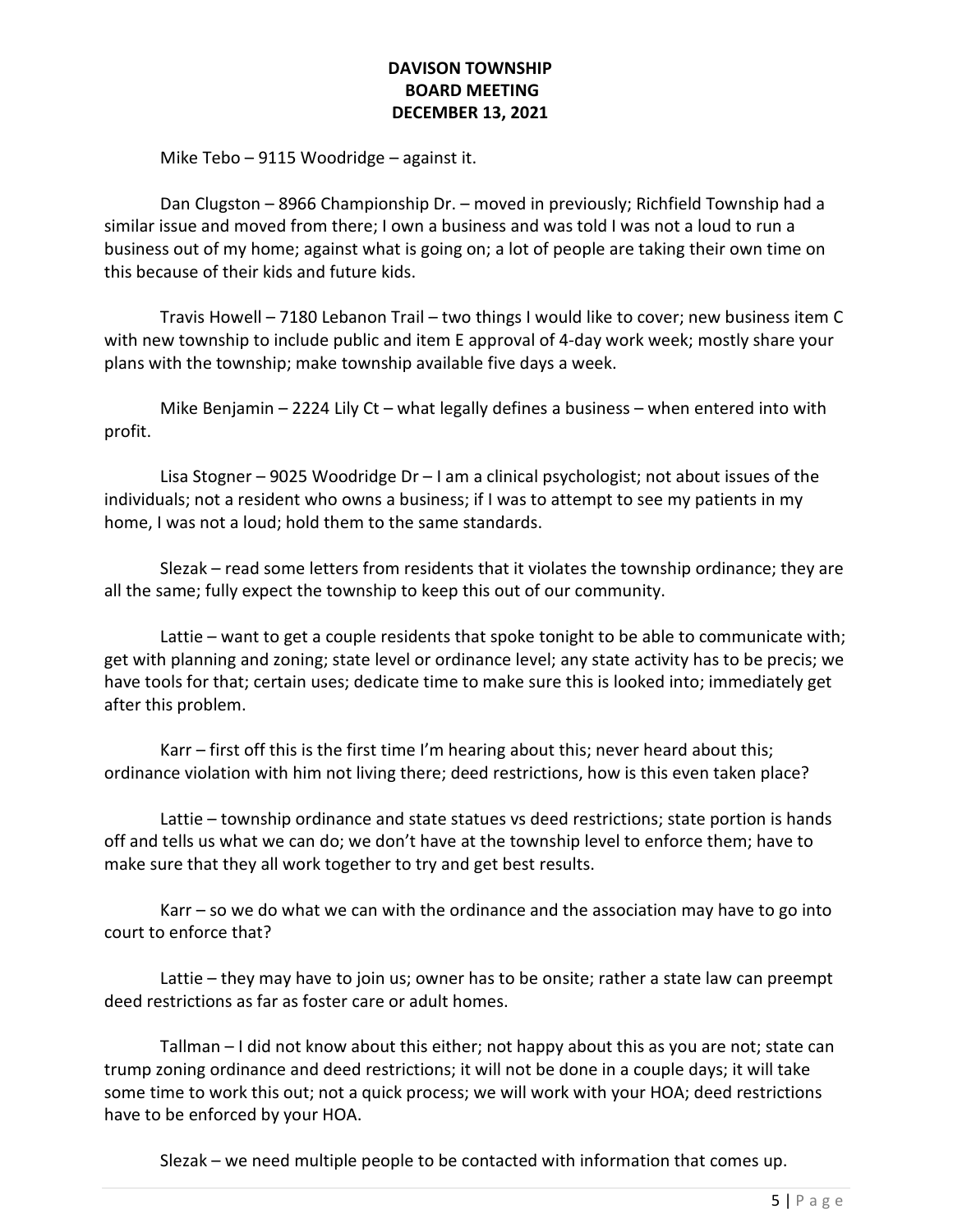Tallman – here is my name, email address is on township website; more than happy to talk to anyone.

 Slezak – thanks for all the public comment; appreciate it; want a full board room; nice to see that you do care about where you live and the community; we care about Davison Township as well.

 Miller – tried to encourage people to come to these meetings; public input is paramount; get involved in our meetings; encourage friends and neighbors to come out; keep us honest.

Green – we will look into this and get back with you; very approachable.

The public comment period was closed at 7:05 P.M.

### NEW BUSINESS

### RESOLUTION 2021-11 SEWER FEES

Slezak – county is raising our sewer rates; has not been done in 8 years; it will take effect January 1, 2022; township fees are going up \$.15 cents; keep us up to date; lines are over 60 years old; we are at max capacity on Lapeer that will keep us from growing if not fixed; \$8 million to fix Lapeer Rd in that area; 98% of this goes to the county funds.

 Miller – Genesee County use to maintain the water lines and we paid them \$9,500 year to maintain; we did a study and found out they didn't maintain; we took it back over; it takes money to do all that and there is a user fee.

Green – how much will it go up to?

Slezak – about \$6.80 per resident; have not done this in 8 years.

MOTION BY KARR, SECOND BY SLEZAK to approve Resolution 2021-11 Sewer Fees. Roll Call; Tallman – yes; Karr – yes; Slezak – yes; Miller – yes; Green - yes. Motion carried unanimously.

## RESOLUTION 2021-12 TO REJECT PROPERTY FROM GENESEE COUNTY TREASURER'S OFFICE

 Slezak – two parcels that the county wants to give us back; small pieces you can't do anything with; better for owners that have property next to these; we want to reject it so we don't get them back.

MOTION BY MILLER, SECOND BY TALLMAN to approve Resolution 2021-12 to Reject property from Genesee County Treasurer's Office. Roll Call; Karr – yes; Slezak – yes; Miller – yes; Green – yes; Tallman – yes. Motion carried unanimously.

## RESOLUTION 2021-13 FOR NEW TOWNSHIP BUILDING

 Slezak – look into new building; quite a bit of issues; safety issues are a big concern as well as structural; anyone can walk through any door; maintenance issues in the next few year will be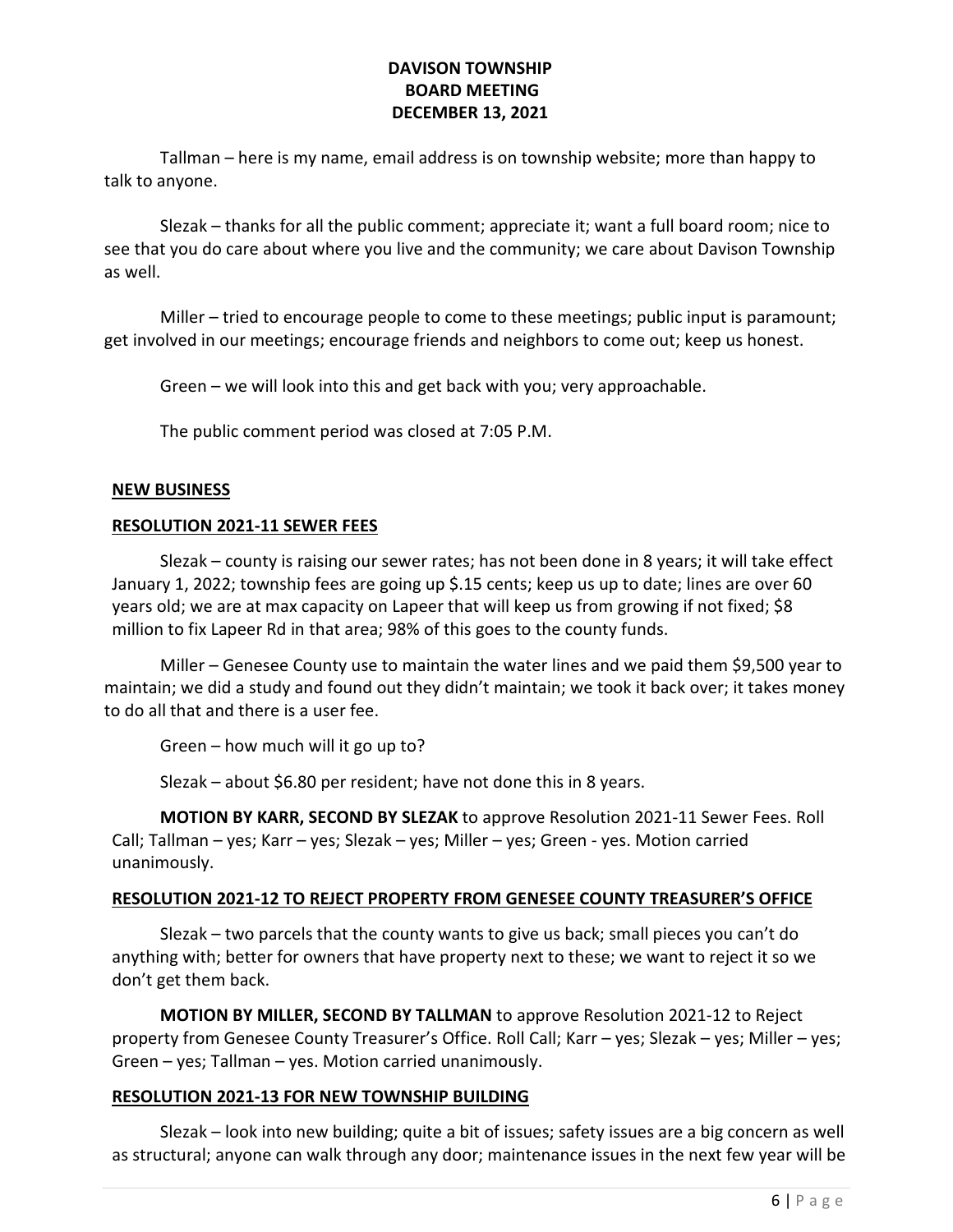\$800,000 just to keep the rodents out; not even including maintenance that will be about \$1 million just to maintain and safety; it would be no more \$6 million for the new state of the art building with all new furniture; we would be able to bond it over 20-30 years; payments will be less; interest we won't know until we move forward; still would like input from the residents; once we get plans we would put this out.

MOTION BY MILLER, SECOND BY TALLMAN to discuss the Resolution 2021-13 for New Township Building. Roll Call; Karr – no; Tallman – no; Slezak – yes; Miller – no; Green – yes. Motion did not carry.

Tallman – why are we putting the cart before the horse? Why are we getting a resolution first?

 Slezak – the process is we have to have a resolution to be able to move forward; doesn't mean we have to spend any money.

Lattie – intent to move forward with bond issue; be able to be eligible.

 Tallman – want input from residents; what concerns are; we approved a phase for the building; they were going to speak with the board officials; have not seen drawings; confused on why we used them when they are not on retainer.

 Slezak – from all the other references I got that got a new building; didn't have to put them on retainer; don't owe them anything; if we want to do a different one, we can; they are the best out there through the State; City of Davison used them and other municipalities used them as well.

Karr – did we pay this firm to draw up these documents?

Slezak – no!

Karr – so we don't owe any money?

 Slezak – no, they drew them up for free; if we don't get this Resolution we can't get started.

 Tallman – first of all we have two attorneys on the board and another on retainer; if we were looking for a bonding law firm, we would ask one of us on who to use; if they did it for free great; hard to find that these days; if we have the money and if we build; information that there is a building site already picked out; there is a process first.

Slezak – without the Resolution we cannot go forward on anything.

 Lattie – financing wise that is true; this begins the process to be able to make yourself eligible for a bond; time line you do want lead time; 90–120-day window for financing; pull the trigger when you are ready; and tonight, is the night you are figuring this out.

 Karr – with that being said, I'm not ready to pull the trigger; have not seen any plans; what would the repair costs be rather than building a new building?

 Miller – we are in the process; get one drawing and mark that up and repeat; if you want to go on you need to start somewhere; 17 years ago, I wanted to start a new building; this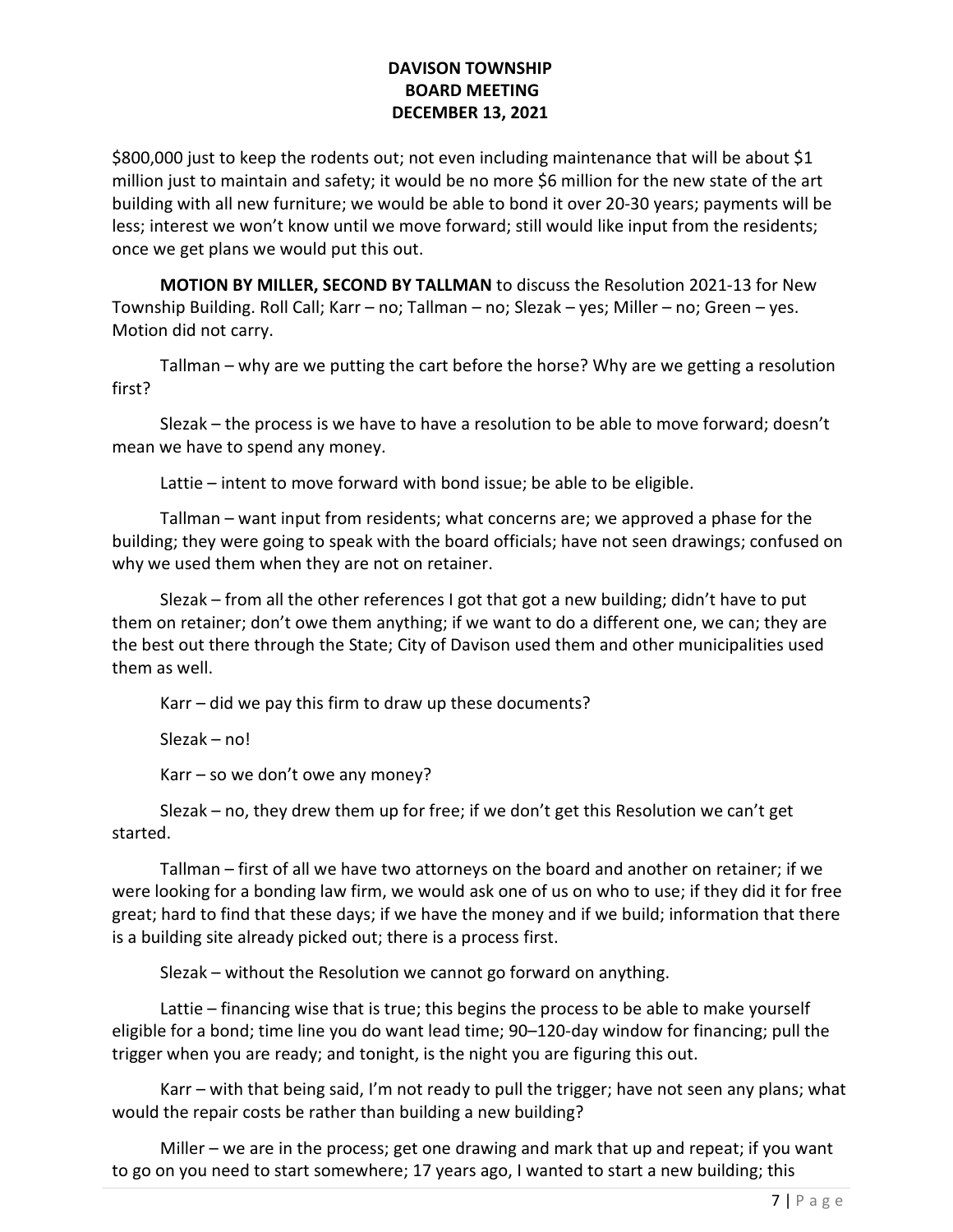building is falling/rusting out; two bathrooms that service the employees and residents; security here is horrible; upgrade security; even with police next door they would come in and do a body count; eventually this building needs to be replaced; a lot of issues; people could come in and look at what we are looking at; prices are shooting up again on lumber; how much do you keep putting into this building; when is enough enough?

# APPROVE RECOMMENDATION FOR REZONING – BRICADA; VACANT 5-ACRE PARCEL WITH FRONTAGE ON DAVISON ROAD; PARCEL #25-05-08-200-016; CASE #16-RZ-99

Karr – where is this exactly?

Tallman – indicates single family parcel; owned by consumers.

Place – this parcel, consumers parcel, residential again.

 MOTION BY KARR, SECOND BY TALLMAN to approve recommendation for Rezoning – Bricada; vacant 5-acre parcel with Frontage on Davison Road; Parcel #25-05-08-200-016; Case #16-RZ-99. Roll Call – Miller – yes; Slezak – yes; Green – yes; Karr – yes; Tallman - yes. Motion carried unanimously.

## APPROVE 4-DAY WORK WEEK STARTING JANUARY 14, 2022

Karr – is this anything that had to go through the union?

Slezak – no, it is in the contract that it can be done.

Tallman – without needing approval?

Slezak – 30-day notice.

Tallman – initiated by them?

Slezak – no, but it will be in the contracts in July.

 Tallman – concerns; lot more information needed; is there a savings; employees like a 4 day work week; take a poll of hands

Slezak – we are not doing that.

Lattie – you cannot do that.

 Tallman – email me on your thoughts; don't know if that matters to people; different places have different times and it is frustrating to me; not something I can support at this time.

 Slezak – before I have been sitting in this chair, it is frustrating that they are not open past 4 when you need things signed; open until 5:30 would benefit the public; I have had many people stop me and ask why we can't be open until 5 or 5:30.

 Miller – years ago I instrumented the time change from 9-5 to 8-4; solely for the purpose of the summer months; 9-5 was still hard for residents to get up here; we are not big on giving extra pay; I'm not okay with 8-5:30; ran a poll in the office and it was 7-4:30 that everyone said would work; they would get 36 hours instead of 35 hours; I like the 7-4:30 with half hour lunch; I do have some concerns about Fridays and with permits not being able to get done.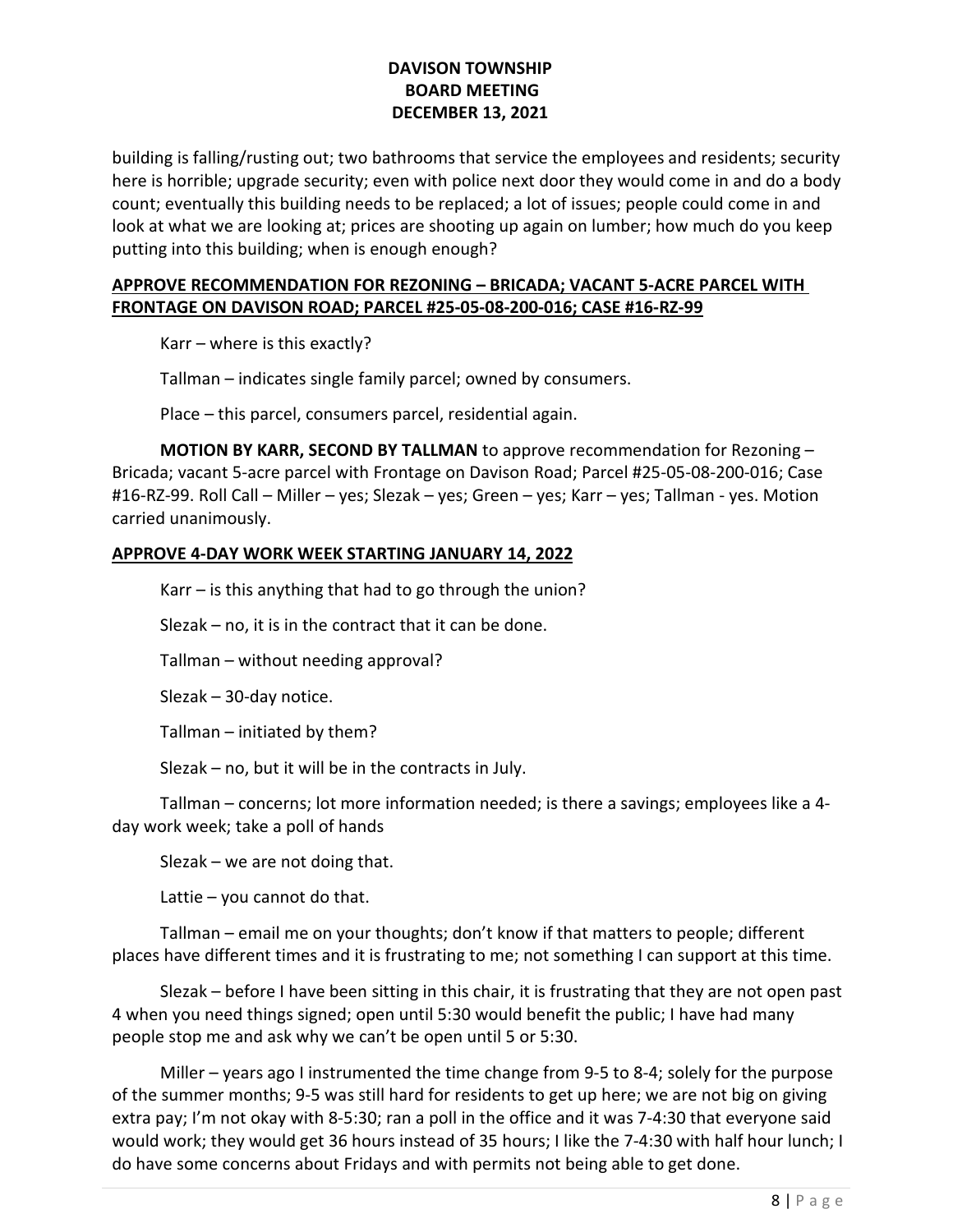Slezak – Friday are least busy days.

Green – do you have a list of the other townships that are closed on Fridays?

 Slezak – yes, there are many that stay open later when they are closed on Fridays; I get a lot of people that have knocked on my window to pay a bill after 4 o'clock and I have to tell them to come back tomorrow; not really happy if you can't get a document signed after 4.

 Miller – deadlines for taxes; drop box out back; implementing a lock box; official stamp is what the residents want; how much will it save on Fridays being closed for lights and heating; it might be a lot with this old building.

Karr – open for election time? Pay over time?

 Miller – it would be overtime; won't affect elections; won't affect treasurer's; we are public servants.

 Green – we talked about saving the township money; we implemented the new thermostats to save money; want to be open later for the residents; we saved township \$4k since the new thermostats where installed; the residents want these stamps on their form; we are trying to implement emailing of the water bills so that will help; we want to set up autopay so there is no down time; 8-5:30 would be great for residents if we closed on Fridays; Fridays are real slow here; 4-day work week you get better productivity out of your employees.

Tallman – if water and sewer are due on Friday, will they be charged a late fee?

 Green – no, we extend it; we help the residents; grace period if it is in the drop box over the weekend.

 Miller – I would go up to two days for their taxes; try and work with what you can; you get 10-days when the water bills are sent out from the county.

 Green -we don't get that 3% on the charge card; that goes to the company of the machine.

MOTION BY MILLER, SECOND BY GREEN to discuss purpose of 4-day work week starting January 14, 2022. Roll Call: Green – yes; Miller – no; Slezak – yes; Karr – no; Tallman – no. Motion does not pass.

## APPROVE NEW PLANNING COMMISSION MEMBER

 Miller – did she apply for this? Is she related to anyone on the board? What does she bring?

 Slezak – yes, she applied; no, she is not related to anyone on the board; she has her bachelor and master degree; very well qualified.

Tallman – how many applied?

Slezak – two, many applied for multiple spots.

 Tallman – I don't feel I have good faith on voting someone just on your recommendations; I want to see the applicant's applications.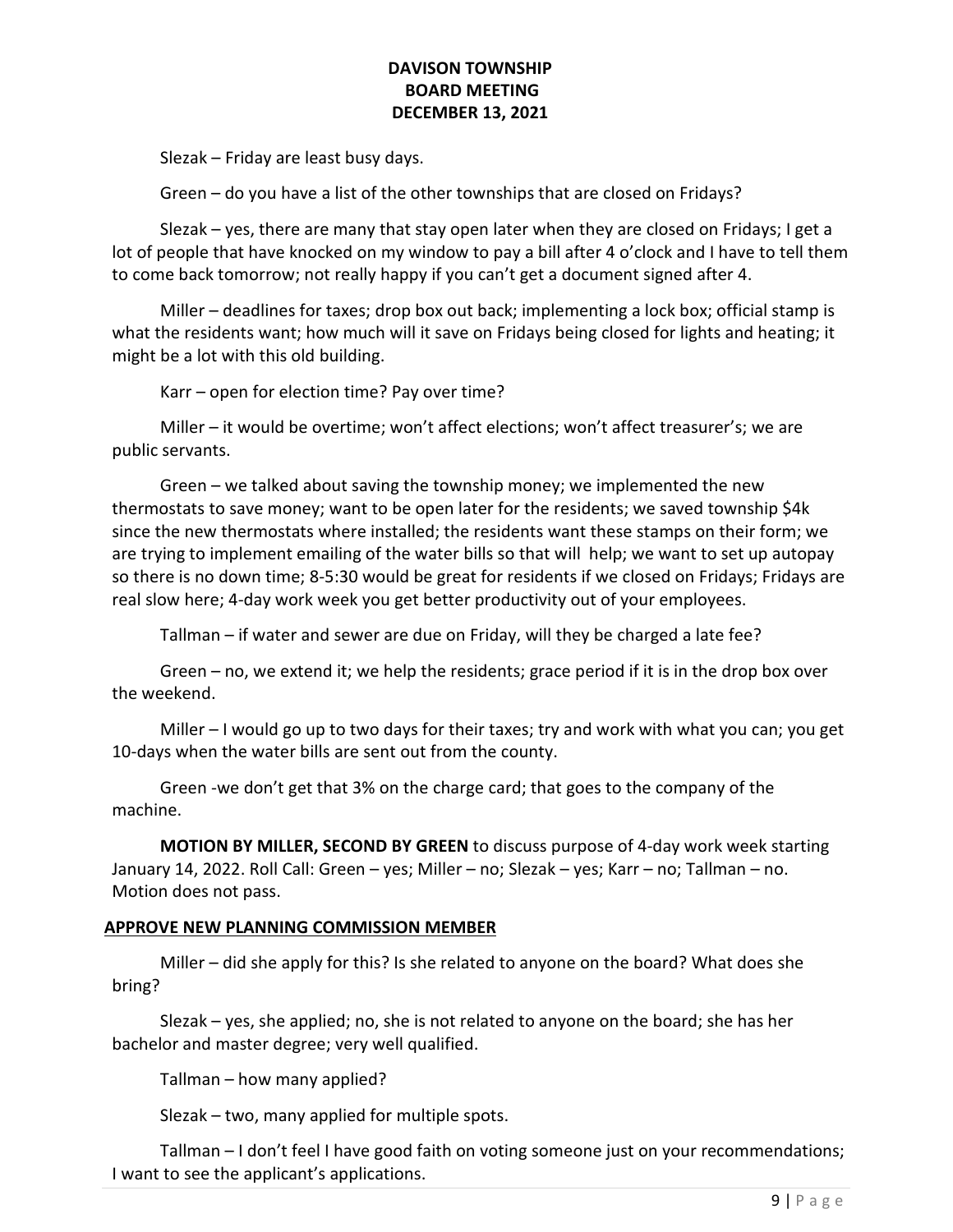MOTION BY KARR, SECOND BY MILLER to appoint Annetta Wilbon to replace Dave Shields term ending 12/31/2023 for the Planning Commission. Roll Call: Slezak – yes; Karr – yes; Miller – yes; Green – yes; Tallman – yes. Motion carried unanimously.

#### APPROVE NEW DDA MEMBER

Karr – how many applied for that one?

Slezak – the same; Jim just came in on Friday and wanted to get him added to the agenda.

 Tallman – I know these people; just not the first one; I would like to see them before hand from now on.

Miller – he applied for this or after he was asked?

Slezak – he was asked because we didn't have a full board.

 Miller – just not putting people on it just to put them on; what other people are out there so we know who we are voting against.

Karr – it is hard to find people to fill these spots.

 Slezak – we couldn't have a meeting for over 6 months due to not having enough members.

Miller – what does DDA do?

 Slezak – beautification of the township; off ramps and on ramps; appropriate \$3k to shopping with a hero; want kids to have a great Christmas; appropriated funds to Outreach East for Consumers Energy gift cards for hard times; help out community; help struggling businesses.

MOTION BY KARR, SECOND BY TALLMAN to appoint Casey Clark to replace Kosta Popoff term ending 12/31/2023 for DDA. Roll Call: Green – yes; Miller – yes; Slezak – yes; Tallman – yes; Karr – yes. Motion carried unanimously.

 MOTION BY KARR, SECOND BY SLEZAK to appoint Jim Joubran to replace Scott Natzke term ending 12/31/2022 for DDA. Roll Call: Green – yes; Slezak – yes; Karr – yes; Tallman – yes; Miller – yes. Motion carried unanimously.

## POSSIBLE CLOSED SESSION TO DISCUSS WAGE COMPENSATION FOR EMPLOYEE

MOTION BY TALLMAN, SECOND BY SLEZAK to go into closed session at 8:12 P.M. to discuss wage compensation for employee. Roll Call: Tallman – yes; Karr – yes; Slezak – yes; Miller – yes; Green – yes. Motion carried unanimously.

Closed session opened at 8:12 P.M./ Closed session stopped at 8:55 P.M.

MOTION BY TALLMAN, SECOND BY MILLER to compensate the following employees a one-time payment: Ashley West - \$6,000; Alma Gay - \$4,000; Sheila Zimmer - \$2,500. Roll Call: Miller – yes; Tallman – yes; Green – yes; Karr – no; Slezak – no. Motion carried.